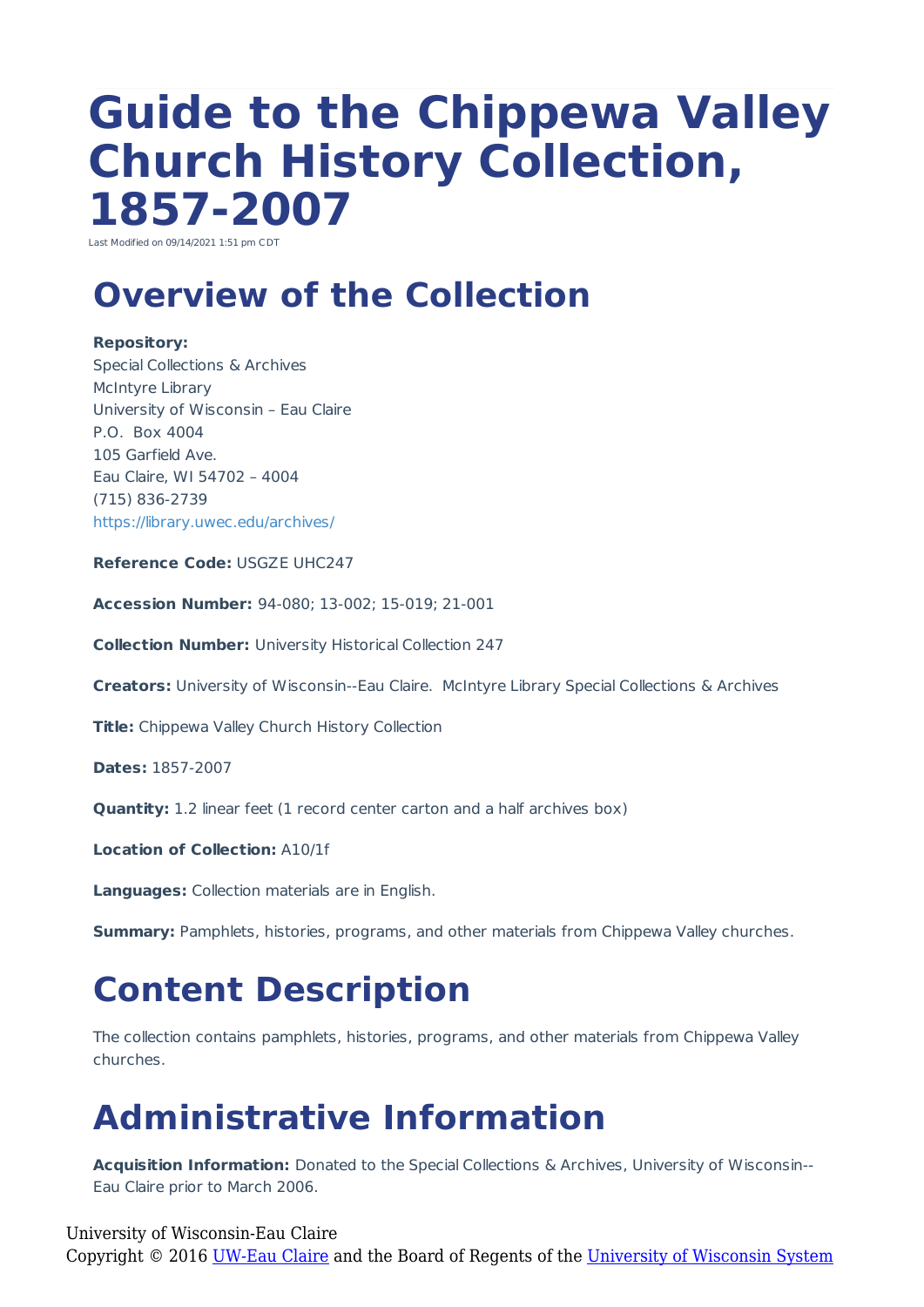**Access Restrictions:** Collection is open to the public.

**Use Restrictions:** Researchers are responsible for using in accordance with 17 U.S.C. Copyright not transferred to the University of Wisconsin--Eau Claire.

**Preferred Citation:** Chippewa Valley Church History Collections, 1857-2007. UHC 247. Special Collections & Archives. McIntyre Library. University of Wisconsin--Eau Claire. Eau Claire, WI.

**Processing Note:** Processed by Colleen McFarland in August 2007 and Lark Keating-Hadlock in September 2012.

**Arrangement:** Alphabetical by town name, then by church name.

**OCLC #:** 180190240

# **Subjects**

#### **Subject Terms:**

Churches – Chippewa River Valley (Wis.) – History Missionaries – Wisconsin – Eau Claire

#### **Genre Terms:**

Brochures Histories Programs Financial Report

### **Detailed List of Contents**

| <b>Container</b> | <b>Contents</b>                                                                        | <b>Dates</b>            |
|------------------|----------------------------------------------------------------------------------------|-------------------------|
| Box 1            | Souvenir and Historical Record of<br>the Churches of Altoona Charge<br>(Altoona, Wis.) | lundated                |
|                  | <b>First Congregational Church</b><br>(Augusta, Wis.);                                 | 1868-1875;              |
| Box 1            | First Baptist (Augusta, Wis.);                                                         | 1861-1986;              |
|                  | Grace Evangelical Lutheran<br>(Augusta, Wis.)                                          | 1871-1996               |
|                  | St. Paul's Evangelical Lutheran<br>(Bloomer);                                          | 1928, 1959, 1986, 1988, |

University of Wisconsin-Eau Claire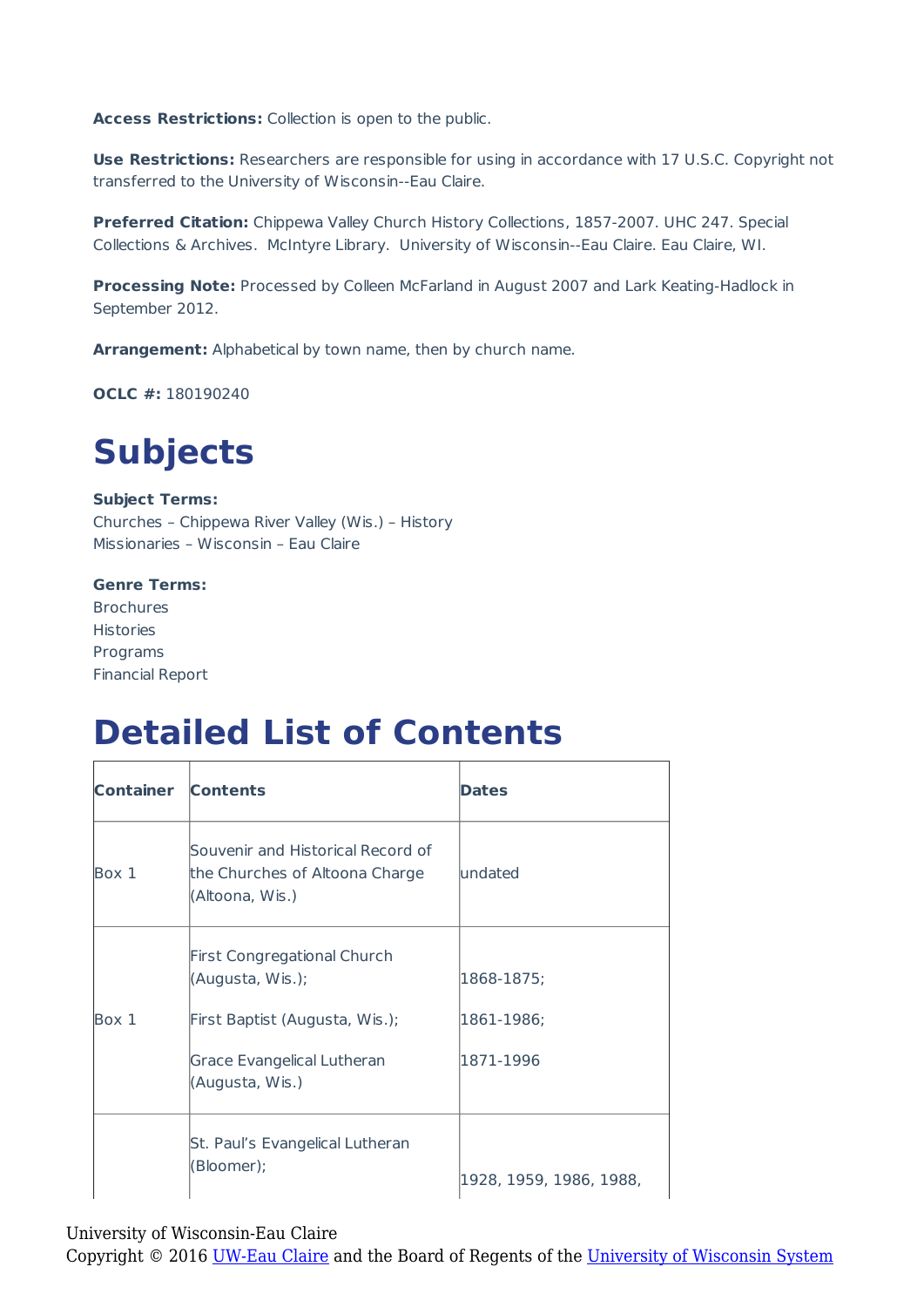| Box 1                       |                                                                        | History of;                |
|-----------------------------|------------------------------------------------------------------------|----------------------------|
|                             | St. John's Lutheran (Bloomer);                                         | 1957;                      |
|                             | St. Paul's Catholic Congregation<br>Financial Report (Bloomer)         | 1952                       |
|                             | Faith Lutheran Chapel and<br>Parsonage (Chippewa Falls)                | 1956                       |
| Box 1                       | Evangelical United Brethren Church<br>(dedication of Educational Unit) | 1957                       |
|                             | Church of Notre Dame                                                   | 1856-2006 Sesquicentennial |
| Box 1                       | Running Valley Lutheran Free Church<br>(Colfax, Wis.)                  | 1953                       |
| Box 1                       | St. John the Baptist Catholic (Cooks<br>Valley)                        | 1885-1995                  |
| Box 1                       | Our Lady of Lourdes Catholic (Dobie, 1976-2004<br>$W$ is.)             |                            |
| Box 1                       | Catholic Cemetery of Eau Claire                                        | 1883                       |
| Box 1                       | Christ Church Cathedral (Eau Claire,<br>$W$ is .)                      | 1926-1980                  |
| Box 1                       | Congregational Missionaries in Eau<br>Claire                           | 1857-1864                  |
| Box 1                       | Episcopal Churchwomen in the<br>Diocese of Eau Claire                  | 1961-1962                  |
| <b>See</b><br><b>UHC369</b> | First Baptist Church (Eau Claire,<br>$W$ is.)                          | 1861-2018                  |
| Box 1                       | First Congregational Church of Eau<br><b>Claire</b>                    | 1856-1956                  |
|                             |                                                                        |                            |

University of Wisconsin-Eau Claire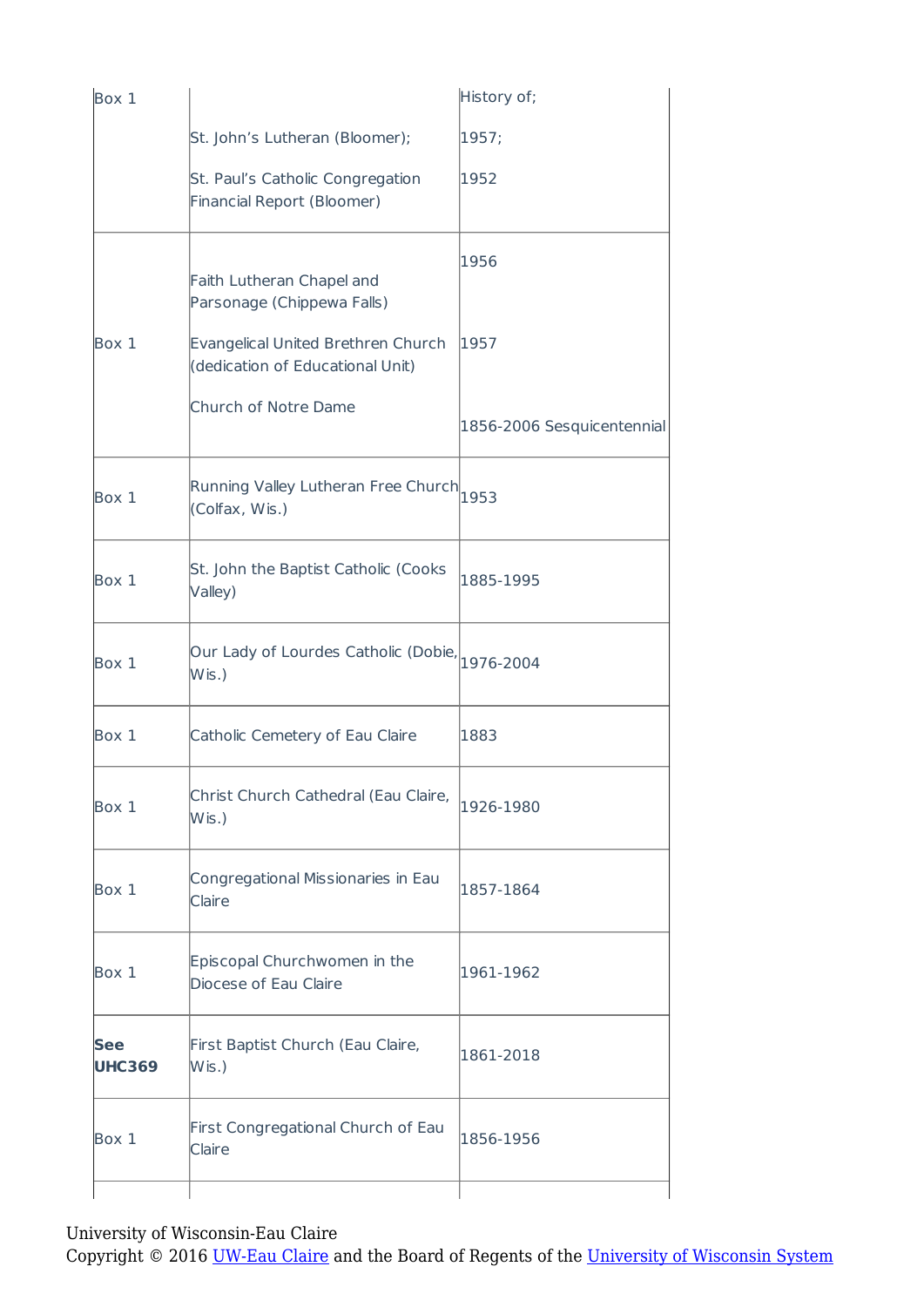| Box 1 | First Lutheran Church of Eau Claire                                | 1865-1965        |
|-------|--------------------------------------------------------------------|------------------|
| Box 1 | First Presbyterian Church of Eau<br>Claire                         | 1857-1957        |
| Box 1 | Grace Lutheran Church (Eau Claire,<br>$W$ is .)                    | 1963-1988        |
| Box 1 | Lake St. Methodist Church (Eau<br>Claire, Wis.)                    | 1857-2007        |
| Box 1 | Lutheran Church of Saint Matthew<br>(Eau Claire, Wis.)             | 1957, 1989, 2000 |
| Box 1 | Olivet Evangelical Church (Eau Claire, $\big _{1924}$<br>$W$ is .) |                  |
| Box 1 | Our Savior's Lutheran Church                                       | 1981, 1997, 2000 |
| Box 1 | St. James the Greater (Eau Claire,<br>$W$ is.)                     | 1951             |
| Box 1 | Trinity Lutheran Church (Eau Claire,<br>$W$ is .)                  | 1954-2000        |
| Box 1 | St. John's Lutheran (Fall Creek, Wis.) 1979-1989                   |                  |
|       | Zion Lutheran (Fall Creek, Wis.)                                   | 1885-1995        |
| Box 1 | United Church of Christ (Ladysmith,<br>$W$ is .)                   | 1900-1975        |
| Box 1 | Holy Rosary Parish (Lima, Wis.)                                    | 1886-1986        |
| Box 1 | Drammen Lutheran (Mondovi, Wis.)                                   | 1873-1998        |
| Box 1 | Lyster Lutheran Church (Nelson,<br>$W$ is.)                        | 1982             |
|       |                                                                    |                  |

University of Wisconsin-Eau Claire